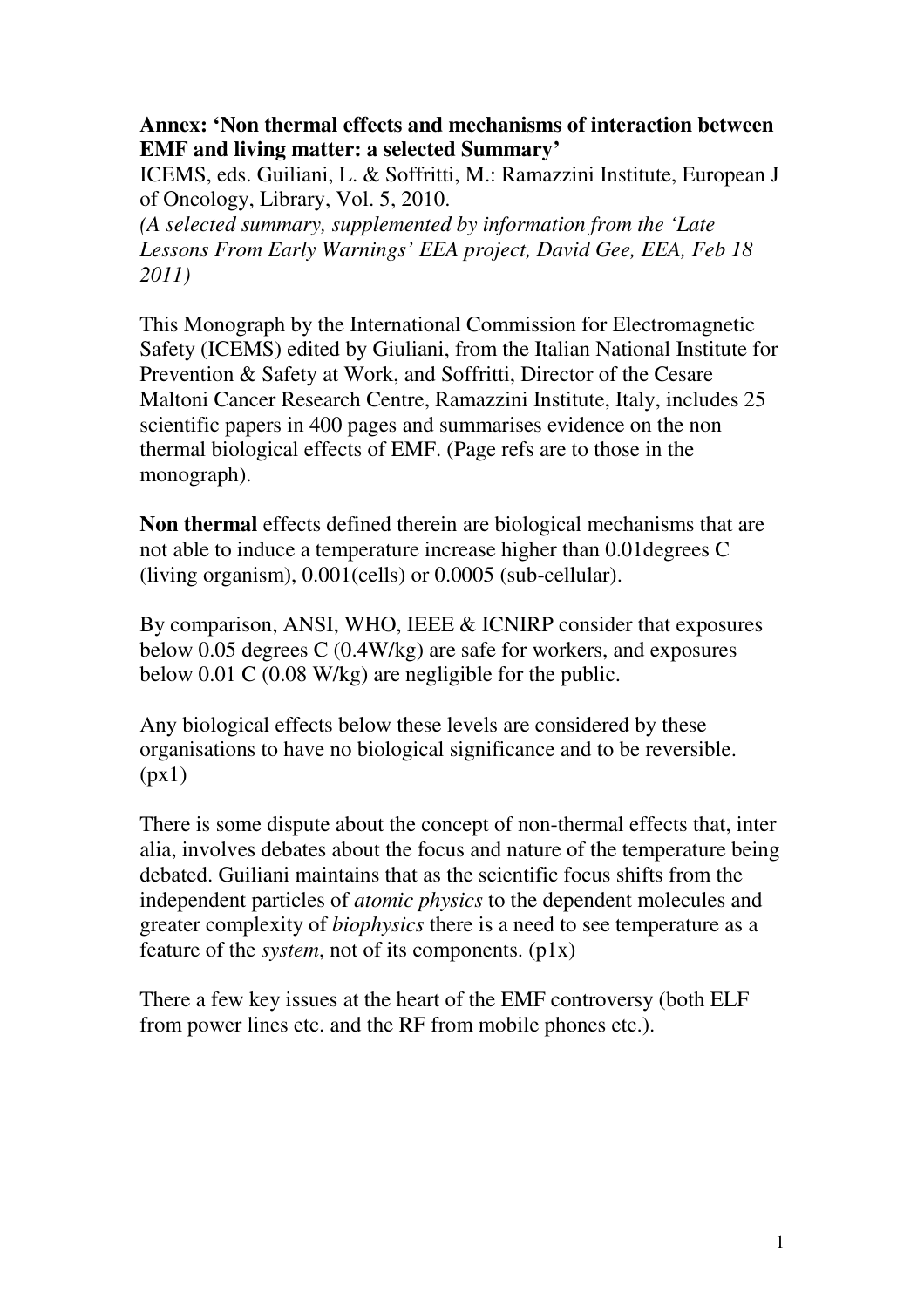This selected Summary is constructed around some of these main issues, viz:

- **Scientific paradigms and EMF**
- **Biological plausibility and coherence?**
- **Low dose effects and 'windows of sensitivity'**
- **The importance of timing for some biological effects and policy actions**
- **Replicability and consistency of research results**
- **Children: more sensitive to EMF than adults?**
- **Cancer epidemiology**
- **Implications of biology for current safety guidelines and test methods**

## **1. Scientific Paradigms and EMF**

**The current conventional paradigm** used by the main authorities on EMF (e.g. IEEE, ICNIRP, WHO, the EU Commission) is based essentially on the thermal effects of EMF. The current ICNIRP guidelines for limiting unacceptable RF exposures are derived from this paradigm and are therefore:

*'based on short term, immediate health effects, such as stimulation of peripheral nerves……..and elevated tissue temperatures'. <sup>1</sup>*

This in turn is based on classical engineering assumptions and theories arising originally from Faraday which assume that energy transfer in biological matter is based on 'hopping' along discrete energy levels.

However, this paradigm cannot explain observations such as, for example, 'photosynthesis, where light absorbing molecules can funnel energy with a near unit quantum efficiency across mesoscopic distances' (Guiliani, L. p x).

When observations can no longer be explained by existing paradigms, some scientists begin to question the conventional theories and begin the search for new explanations and theories which can better explain the new observations. (See the story of cholera in the London of 1854, which involved new observations about cholera being caused by water pollution rather then by air pollution, which was the dominant paradigm of the day. 'Late Lessons from Early Warnings', Introduction, EEA, 2001<sup>2</sup>).

 $\overline{a}$ <sup>1</sup> ICNIRP, Guidelines for limiting exposures to time-varying electric, magnetic and electromagnetic fields (up to 300GHz), Health Physics, 74(1998) No. 494-522, p496)

 $2$  EEA, 'Late Lessons from Early Warnings. The Precautionary Principle 1896-2000'. European Environment Agency, Copenhagen, Denmark. **(**2001)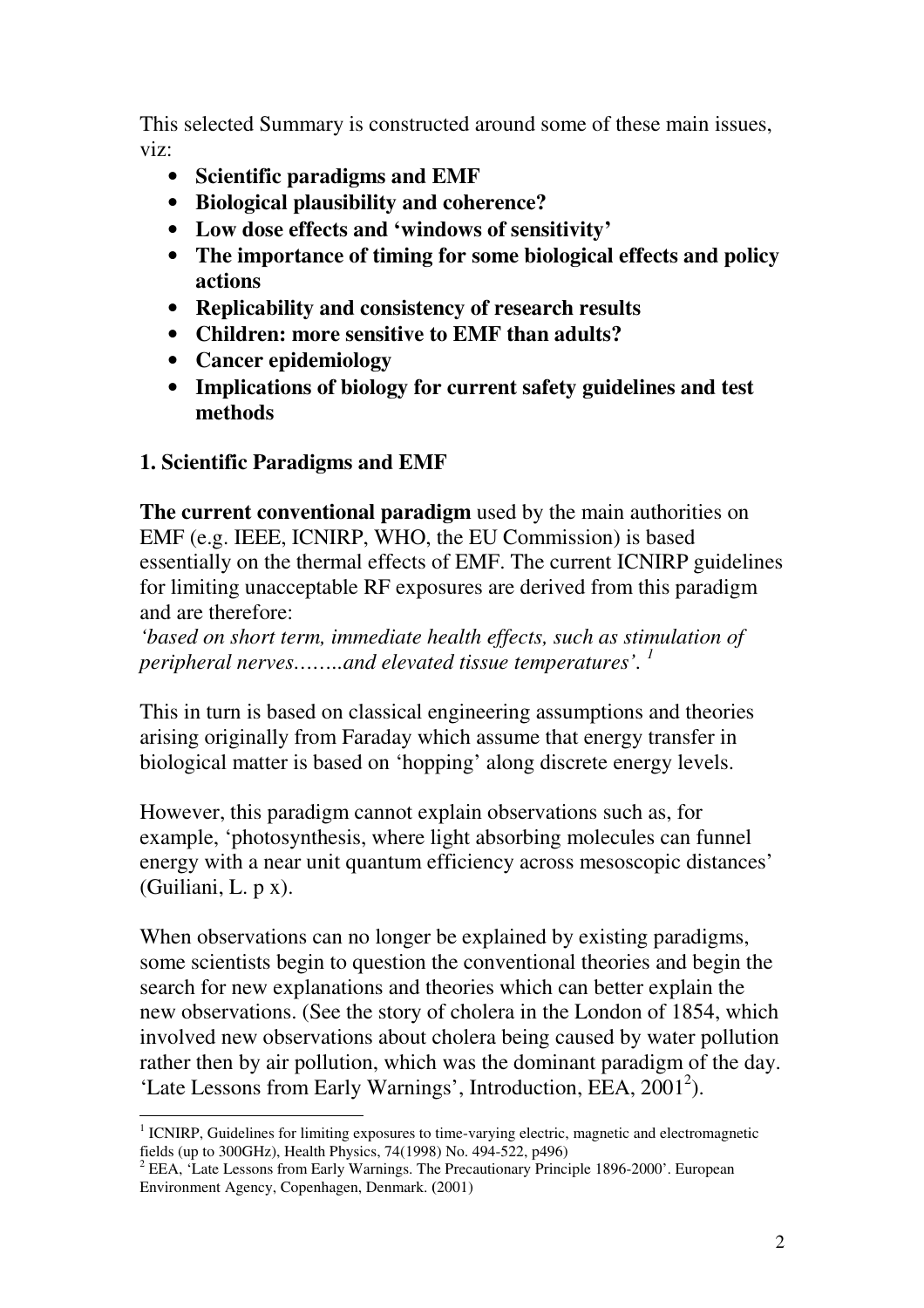When there are no shared biological explanations and understanding about why some experimental observations happen, '*the scientist faced with choosing between well replicated observations and contrary calculations based on existing theory must always opt for the former'*. (Liboff, p. 66).

(This is analogous to the position of Galileo 400 hundred years ago when he published 'The Starry Messenger' which contradicted the conventional paradigm that the Earth was stationary and the sun moved round it. His subsequent lifelong house arrest by the Vatican was an extreme example of 'shooting the messenger'. This has its current counterpart in personal attacks on some scientists who promote the non thermal, low level effects of EMF).

This 'power of the prevailing paradigm' means that conventional paradigms are, as is nearly always the case in science, defended vociferously.

Max Planck, the Nobel physicist, noted darkly<sup>3</sup> that old paradigms only really die out when their promoting professors also die: *'A new scientific truth does not triumph by convincing its opponents and making them see the light, but rather because its opponents eventually die, and a new generation grows up that is familiar with it'.*)

In similar vein, the IPPC has cautioned the scientific authors of its climate change assessment reports against:

*'A tendency for a group to converge on an expressed view and become over confident in it. Views and estimates can also become anchored on previous versions or values to a greater extent than is justified'<sup>4</sup> .* 

For example:

 $\overline{a}$ 

Professor Ahlbom (Karolinska Institute) said, in 2001, that the asserted association between mobile phones and brain tumours is *'biologically bizarre'.*<sup>5</sup>

There are several **emerging competing paradigms** for the non thermal biological behaviour of EMF. They are based essentially on Quantum Electro-dynamics and informational physics. These more modern theories

<sup>&</sup>lt;sup>3</sup> M.Planck, Scientific Autobiography and other Papers, Philosophical Library, N York. (1949)

<sup>&</sup>lt;sup>4</sup> IPPC, Uncertainty Guidance note for authors of the Fourth Assessment report, Geneva. (2005))

<sup>&</sup>lt;sup>5</sup> Adami H.O., Ahlbom A., Ekbom A. et al, 'Opinion: experts who talk rubbish', Bioelectromagnetics Society Newsletter, 2001, 162:4-5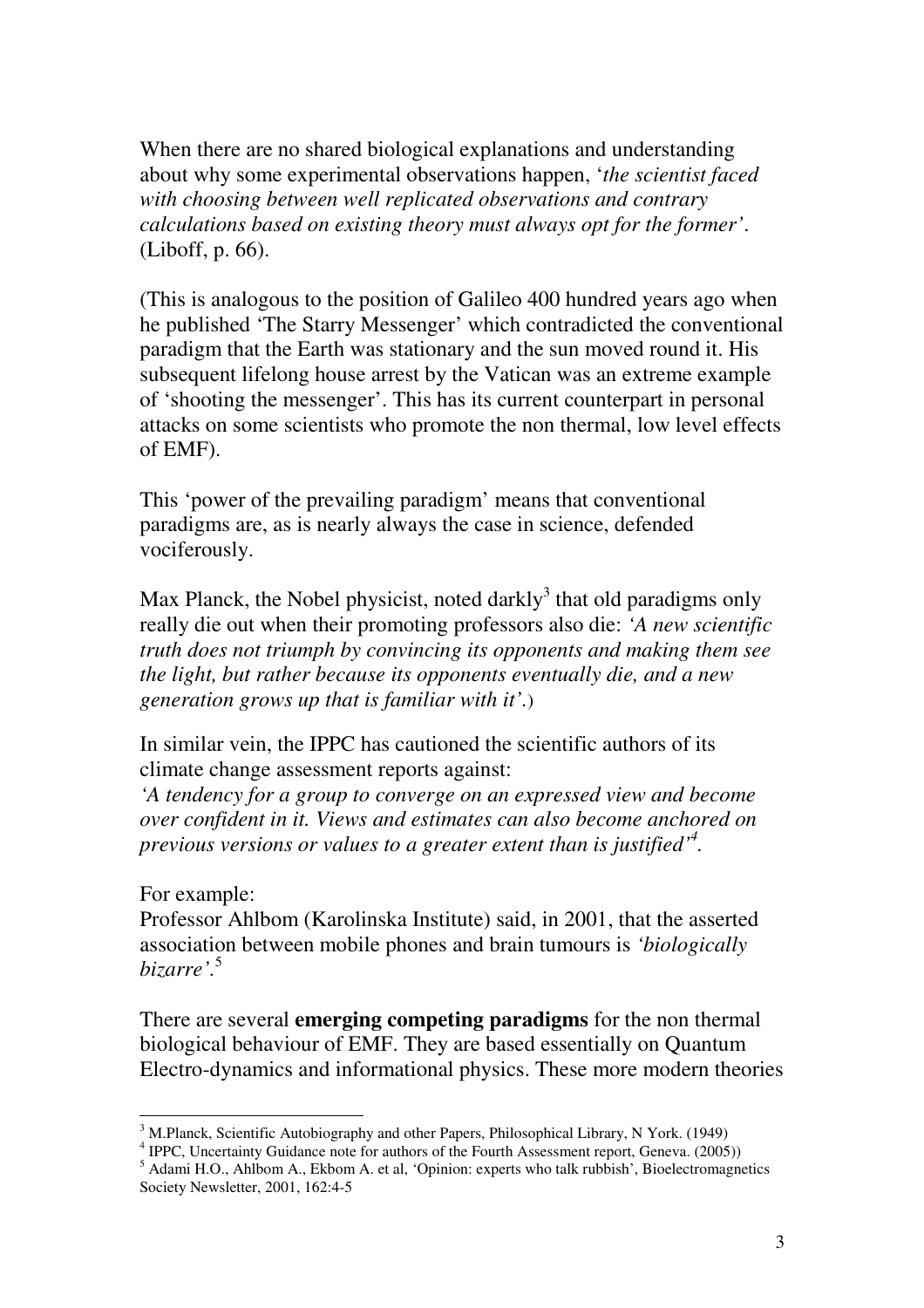are needed to help explain the observations, first made separately by Liboff and Blackman in 1985, that alternating and static magnetic fields can resonate with the cyclotron frequency of some metallic ions in biological tissue e.g. calcium, potassium, magnesium.

Zhadin, in the 90s, then found that these resonant effects of AC magnetic fields also occurred with solutions of alpha amino acids at exposure levels that were 1000 times lower than even the very low levels used by Liboff and Blackman i.e. around 40 nanotesla.

(The Bioelectromagnetics journal would not publish these remarkable results from Zhadin until some biologically plausible mechanism was proffered by him, which came 4 years later, in 1998, when they were published).

His results have since been independently replicated in 3 other laboratories. The results are consistent with the DC magnetic field sensitivities of birds, bees, bacteria, lobsters, sharks, termites, bats etc., which can be around levels of 10-100 nanotesla. (Liboff, p. 51)

## **2. Biological Plausibility and Coherence?**

It can be difficult to accept that something is happening if you do not understand **how** it can be happening. A major reason why some scientists hang on to their preferred paradigm when evidence against it is mounting is that they want not only to observe a strong association between a cause and an effect but also to understand the mechanisms of biological action that link them. However, this can take decades.

From the *association* between exposure to water polluted with human faeces and cholera, observed by Snow in 1854, to Koch's discovery of the *mechanism of action,* took 30 years of further scientific inquiry.

Two of the nine widely used Bradford Hill 'criteria' for helping to move from association to causality are 'biological plausibility' and 'coherence' i.e. is the observational evidence compatible with the known science? **(See table 1, page 16)** 

Bradford Hill began his classic 1965 article<sup>6</sup> on causation in environmental health by asking how *'the'* environmental feature seen to

 $\overline{a}$ <sup>6</sup> Hill B. Environment and Disease: Association or Causation? Proc Royal Soc Med 1965;58:295-300.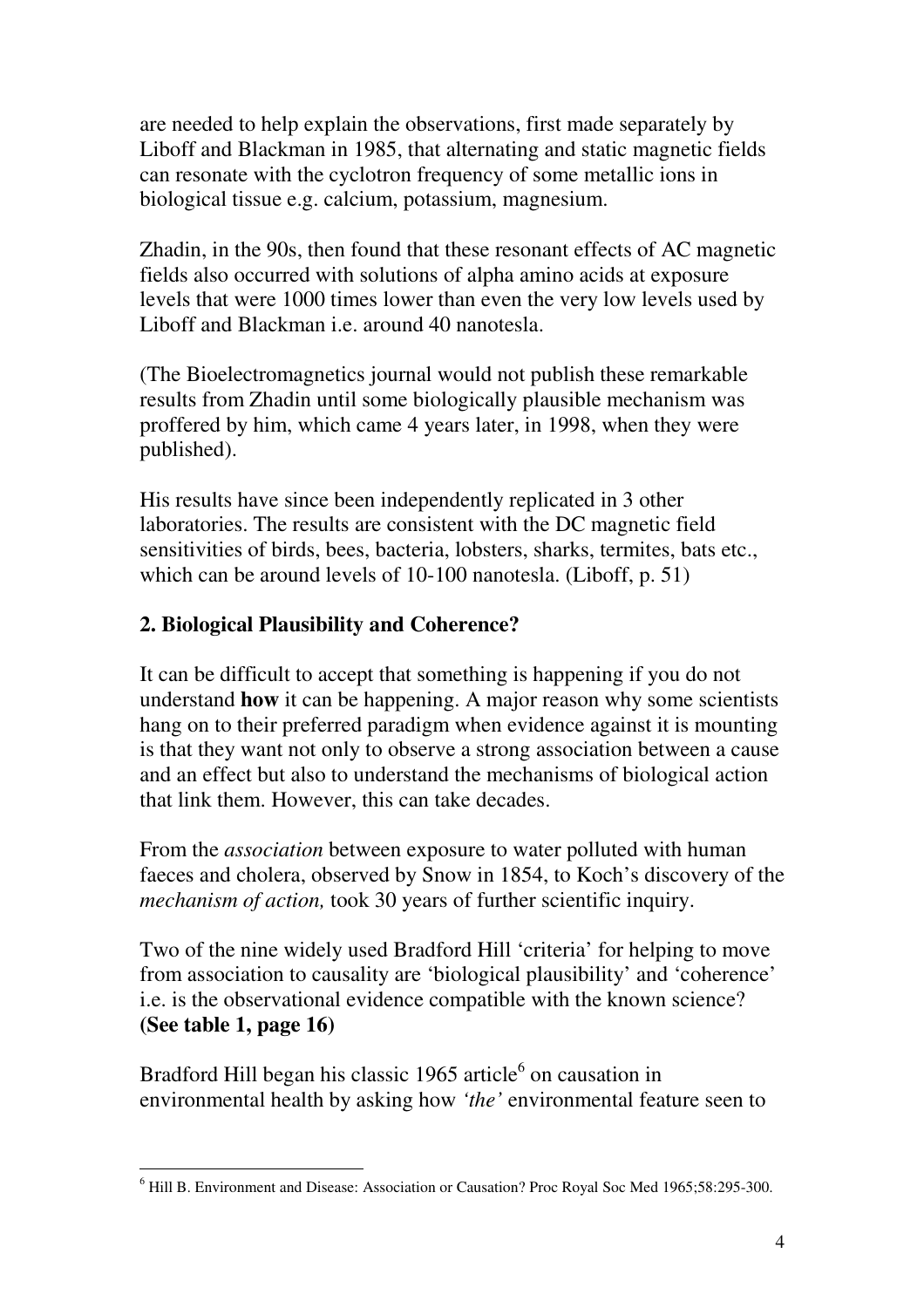be *associated* with harm could be reliably identified as *the cause* of that harm.

*'With preventive medicine in mind the decisive question is whether the frequency of the undesirable event B will be influenced by a change in the environmental feature A'.* 

He described nine characteristics ('features' or 'viewpoints') of scientific evidence that, if taken together, could help scientists to move with some confidence from association to causation.

It is clear the biological plausibility and coherence are dependent on the stock of current scientific knowledge, which is always vulnerable to advances in science. These two criteria do not therefore provide robust evidence for *dismissing* new evidence. If new evidence *is* compatible with known science then it *can* provide a more robust basis for accepting the evidence.

This illustrates the *asymmetrical* nature of all of the Bradford Hill 'criteria' i.e. if the criteria are present, from high quality studies, they can be a robust basis for *accepting* an observed association as real, but if absent they cannot necessarily be a robust basis for *dismissing* the association, especially in the context of meta causality and complexity. Bradford Hill pointed this out in 1965 but it is frequently forgotten by those who wish to dismiss early warnings by using the absence of the criteria as evidence of no association.

The possible biological explanation for the Zhadin results mentioned earlier was based on the idea that water (which makes up about 70% of the mass, and 99% of the molecules, of living matter) has two components, one 'coherent', the other 'incoherent' (with respect to molecular movements) and these differ both from each other and from water as a whole in terms of, for example, their viscosity and oscillation damping.

Living organisms are complex systems in which millions of molecular components interact with large amounts of water and display configurations that are quite different from the one assumed when they are isolated i.e. the systems have 'emergent properties' that arise only at the level of the system and which cannot be predicted from the individual parts.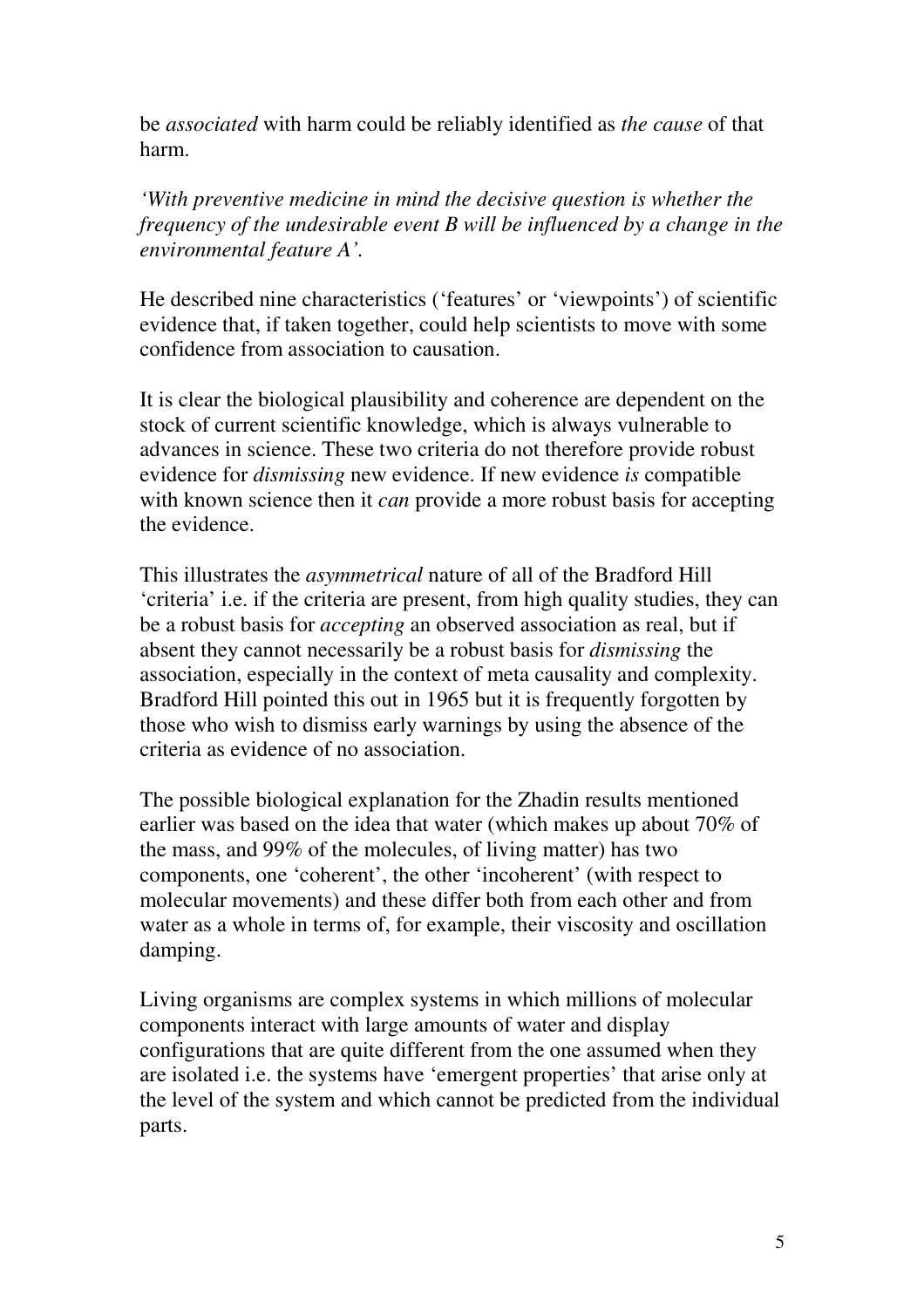Understanding the role of biomolecules in such biological systems can only begin when the two main matrices that determine their functions, water and electromagnetic fields, are taken fully into account, as Albert Szent-Gyorgyi pointed out in 1957.

*'Given the basically electromagnetic character of this organisation it is not surprising that living organisms are able to interact with external electromagnetic fields in a non thermal way'.* (Del Guidice E. Guiliani L, p. 14)

'*Water performs important functions in determining the shape and function of proteins …* (providing) *flexibility to the proteins …* (and) *catalysing the chemical reactions with oxygen that produce the energy for living matter'<sup>7</sup> .*

The EMF scientific literature does now have **several candidates for the biological explanation for non thermal effects**, such as the combined free radical pair/oxidative stress mechanism. (Giorgiou, C.D., p. 64 and p. 103 for a diagramme illustrating this). Oxidative stress is implicated in cancer and neurogenerative diseases such as Parkinsons and Alzheimers.

There are also several other possible biological explanations for low dose, non thermal effects of EMF, such as: chemical kinetic effects, stochastic resonance, electrically induced phase transitions, cyclotron resonance, resonant transport of ions, coherence effects, signal averaging rectification, parametric resonance, ion interference, coherent excitations, alterations of metastable water states, effects of torsion fields and combinations of the above. (p. 158)

The biological reality of the non thermal effects of EMF means that it can also be used for therapeutic benefits, as with the more energetic, ionising X radiations. EMF is now used to treat some bone fractures and diseases. (p. 120). And as ELF effects on human and rat cells (maturation and differentiation) have been demonstrated, this could possibly lead to a 'simple and safe biotechnological tool to improve cardiac regenerative potential' (Ledda et al, p. 145).

And weak combined magnetic fields reduced a key cause of Alzheimer's disease viz Amyloid-B in mice, indicating its possible therapeutic role in early neuronal degeneration. (Bobkova, N.V. et al, p. 235)

 7 Tigrek, S., Barnes , F. 'Water structures and effects of electric and magnetic fields', p. 25-50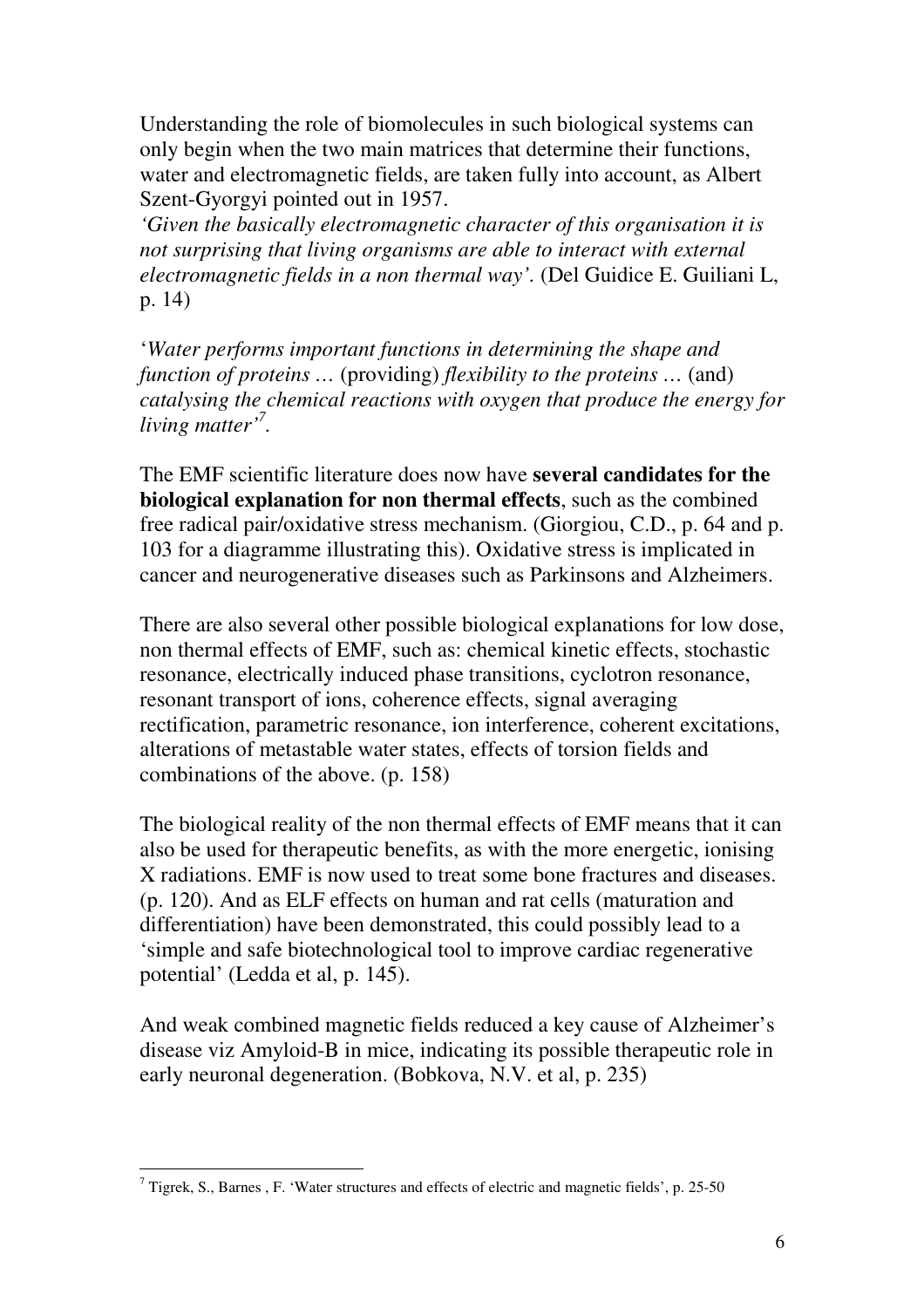As in the paper of Vedruccio (p.126), H. Fricke and S. Morse, 1926, in their paper "The electric capacity of malignant tumors of the breast" reported that "malignant tumors have a greater polarizability than normal breast tissues or benign tumors".

 This fact was apparently forgotten until the end of the last century, when this electric feature of malignant cell has been fruitfully used to design an electro medical device - that we could name bioscanner for the early detection of tumors. (One of these devices, designed by the author of the paper, Vedruccio, has passed clinical tests and it is now used in many hospitals, e.g. in the Policlinico of Sapienza Univeisty of Rome).

The therapeutic use of EMF has a long history, from first century AD, when electric fish were used to cure headaches and gout, to Paracelsus, who studied the medical use of lodestone, and to Sir Kenelm Digby who described the magnetic cure of wounds. (p. 120)

### **3. Low dose effects and 'windows of sensitivity'**

Non thermal effects from EMF do not generally produce the classical *linear dose response* that Bradford Hill regarded as one of the 9 features of evidence that could help move from an observed association to an inferred causal relationship.

The experimental evidence on EMF shows instead a 'window' of responses to magnetic intensities which are often absent at higher and lower intensities.

The 'window of sensitivity' in the EMF field is similar to the 'low dose' effects of some endocrine disrupting<sup>8</sup> and other chemicals, such as BPA, where low exposures have biological effects that are absent from higher doses.

The field intensities detectable by animals are very low: the racing pigeon can detect changes as little as 100-1000 times lower than predicted from engineering calculations; and honey bees are estimated to be 10 times more sensitive to magnetic fields than the pigeon. The scalloped hammerhead shark meanwhile can detect changes in electric fields as low as 0.5 microvolts /m. (p. 53/4)

<sup>&</sup>lt;sup>8</sup> Gee, D. 'Late lessons from early warnings: towards realism and precaution with endocrine disrupting substances'. Environ Health Perspect 114, (2006) Suppl. 1, 152- 160.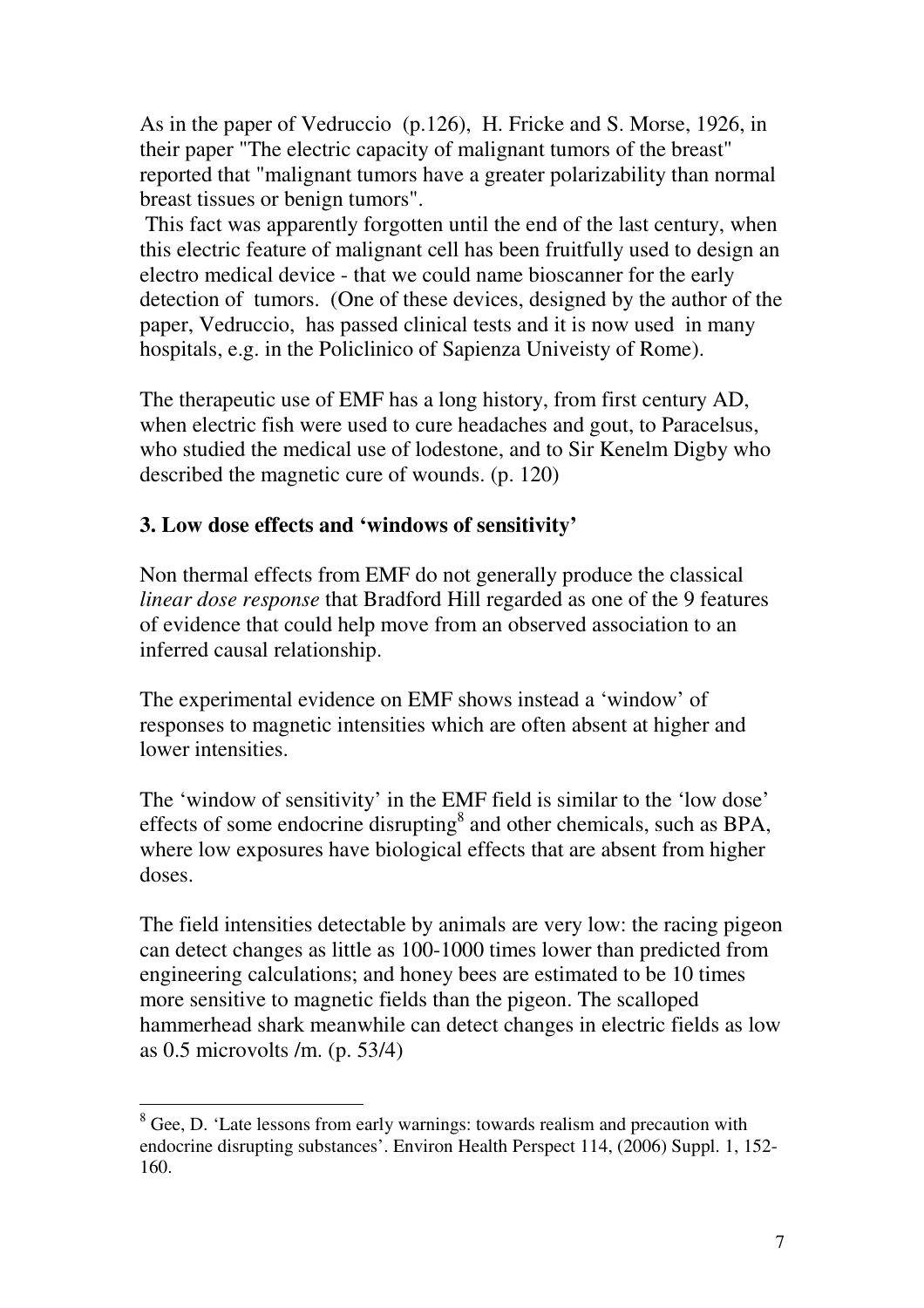If this 'window' of sensitivity is not taken into account when interpreting epidemiological results then important biological effects can be dismissed.

For example, the significant association of acute lymphoblastic leukemia in children exposed to ELF from powerlines with magnetic field strengths of 0.4-0.499 microtesla was not observed at either lower or higher field intensities in the 1997 Linet study. This was interpreted by Linet as showing 'little evidence' of an effect because of the absence of effects in the other 6 categories of field intensity. (Liboff, p. 52).

Other studies since confirmed this association of children living near power lines and leukemia, first observed in 1979. Such exposures were classified by the IARC as a 2B possible carcinogen in 2002.

### **4. The Importance of Timing for some Biological Effects and Policy Actions**

These 'windows of sensitivity' to EMF are also often dependent on the timing of the exposure and therefore on the stage of development of the biological matter being irradiated.

That 'the timing of the dose' is at often more important than the dose itself is a well known scientific phenomena that was learnt the hard way via the histories of some medicines.

For example the pregnancy pill, thalidomide, caused gross deformities in the new born only when the mother took the pill within a small time window of several days in the early part of the pregnancy.

Another pregnancy pill, DES, later caused vaginal cancer in the adult daughters, again mainly when taken in the first 3 months of pregnancy<sup>9</sup>.

There is now also a large and growing body of evidence that demonstrates the extra sensitivity of the developing foetus to environmental stressors.

This can help explain the developmental origin of many diseases<sup>10</sup>, such as cancer and diabetes, which can sometimes be caused by very lower levels of exposure when delivered to the foetus.

 $\overline{a}$ <sup>9</sup> See chapter on DES in 'Late Lessons from Early Warnings: the Precautionary Principle 1896-2000', EEA, 2001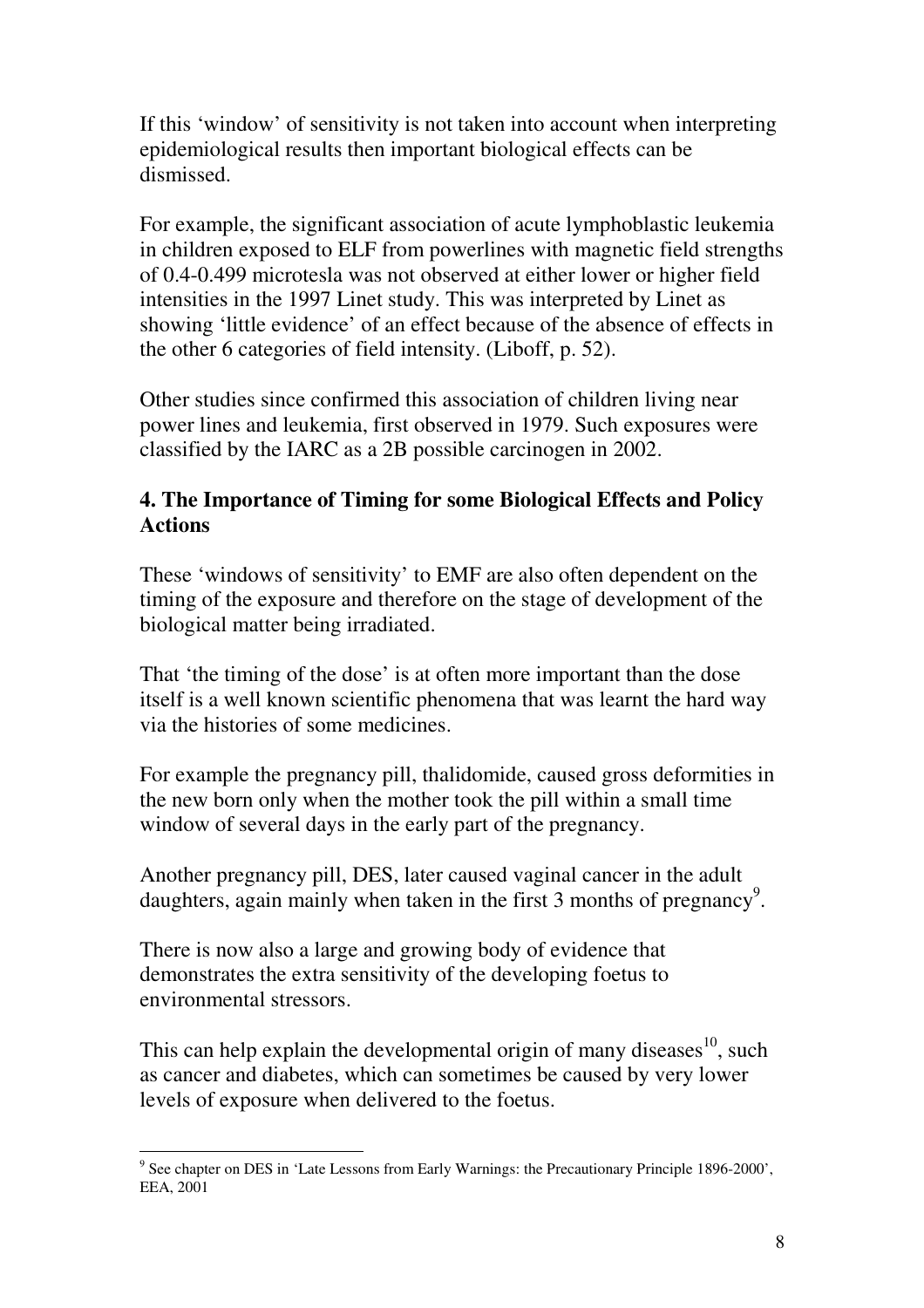It follows from this that prevention of such diseases must begin at earlier times in the exposure of the foetus and need to be justified by lower strengths of evidence, if lifelong harm is to be prevented $11$ . Such harm is often irreversible and sometimes multi-generational causing lifetime personal and societal costs that can not be offset by any benefits to the individual from intra-uterine exposures.

Thus biology, economics, equity and morals all justify early actions to prevent developmental and reproductive harm.

### **5. Replicability and Consistency of research results**

'Consistency' of research results is a third, often used, 'criterion' or 'feature' of evidence, from Bradford Hill. However, like all of his nine features of evidence **(see table 1, page 16)** it is more robust if present, than if absent, especially in the context of multi-causality, biological complexity and gene/environment interactions, including epigenetics.

Bradford Hill pointed this out in 1965 but his advice has largely been forgotten, even though this asymmetry is stronger now, given our increased knowledge of biological complexity.

Prof. Needleman<sup>12</sup>, who provided the first of what could be called the second generation of early warnings on lead in petrol in 1979, has also observed that:

*'Consistency in nature does not require that all or even a majority of studies find the same effect. If all studies of lead showed the same relationship between variables, one would be startled, perhaps justifiably suspicious.'*

However, despite the biological complexities, the *epidemiological* evidence on mobile phones and head cancers is now reasonably consistent-see below.

 $\overline{a}$ 

<sup>&</sup>lt;sup>10</sup> Basic & Clinical Pharmacology & Toxicology, Volume 102, 2008: 'Prenatal Programming and Toxicology', Ed: Philippe Grandjean. Papers from PPTOX conference No 1, Faroes Isls, 2007. PPTOX 2 conference papers, organised by the US NIEHS in 2010, will be published in the J. of the Developmental Origins of Disease, 2011.

<sup>&</sup>lt;sup>11</sup> Gee D., 2008. The Prevention of Reproductive and Developmental Harm: Establishing Evidence for Early Action. Basic & Clinical Pharmacology & Toxicology, Volume 102, 2008: 'Prenatal Programming and Toxicology'

 $12$  Needleman, H.L., Making Models of Real World events: the use and abuse of inference, Neurotoxicology and Teratology, 17(3). (1995)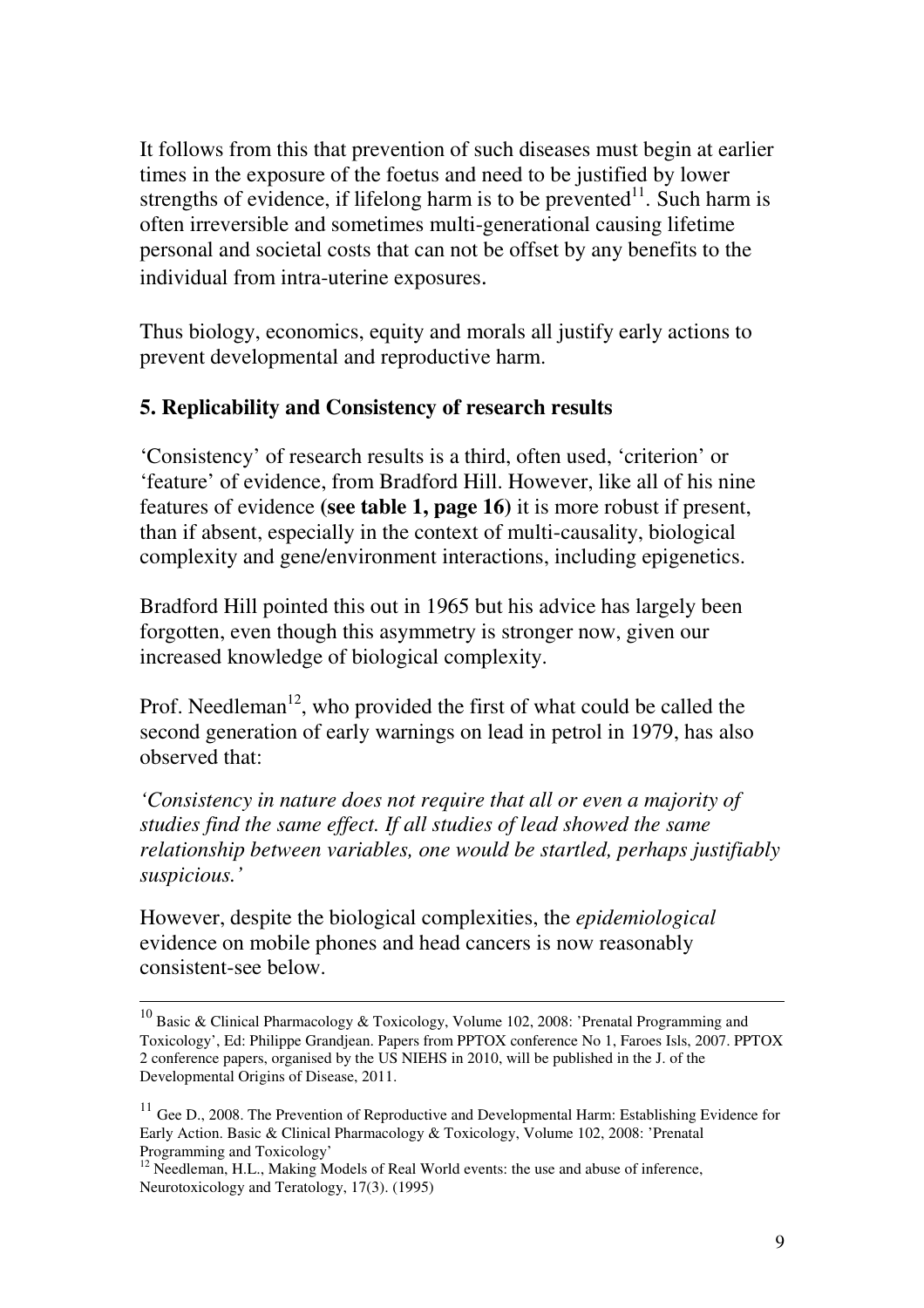However, the absence of consistency and replicability in many *experimental* results is more prevalent: there are many examples of positive and negative studies which have not been replicated.

It appears that **biological complexity** is likely to be a major reason for this inconsistency, as the number of parameters that are relevant to EMF study outcomes, and which have to be reproduced exactly if studies are to have any chance of replicability and consistency, is very large.

*'Most reviews of the experimental studies do not include analysis of various biological variables and physical parameters when comparing the data on non thermal microwave effects (NTMW) from different studies. As a result, a misleading conclusion is often made that MW at NT levels produce no reproducible effects'.* (Belyaev, I. p. 208)

These parameters include: carrier frequency and modulation, polarisation, intermittence and coherence time of exposure, static magnetic field, electromagnetic stray fields, genotype, gender, age, physiological and individual traits, including immune status and oxidative stress, cell density during exposure, duration and timing of exposure, power density and specific absorption rate.

Even small differences in magnetic flux density changed the developmental rate of tadpoles when exposed to weak 50 Hz magnetic fields. (Severini M , Bosco, L, p. 247)

Blackman (US EPA) also commented on these complexities of the EMF/biological interface (see below, p. 15)

**Bi-directional effects of MW** need also to be taken into account in replication studies. For example, different exposures to microwaves can either increase or decrease growth rate of yeast cells; radiation damages in mice; respiratory burst of neutrophils in mice; and condensation of nucleoids in E.coli cells and human lymphocytes.

Similarly, when ELF was administered *before* well known genotoxic agents the number of malformed eggs in avians was reduced while the opposite happened when ELF was administered *after* the genotoxic agent. (p. 249)

In addition, most studies of MW effects have not used exposure metrics that mimic real exposures; and the widespread exposure of most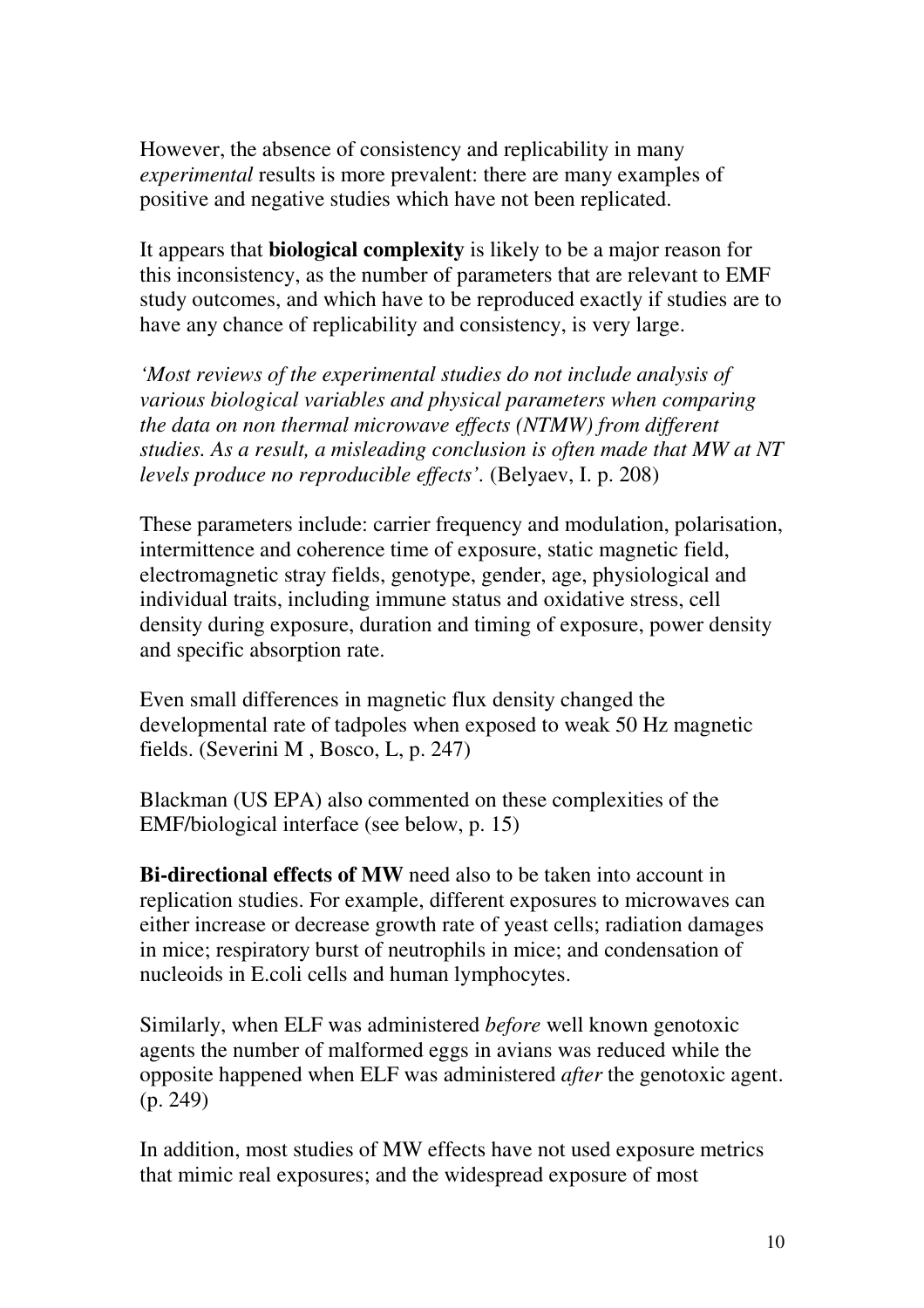populations to EMF radiations means that '*it is almost impossible to select unexposed control groups'.*

This absence on unpolluted controls will, in general, dilute any biological effects observed in epidemiological studies such that it is reasonable to conclude that *'studies may be inconclusive, if results are negative, or may underestimate the hazard, if positive'.*(Belyaev, I., p. 210)

It follows that most 'negative' studies are actually 'non-positive' because the biological and exposure complexities are such that it is very hard to establish robust negative effects with much confidence.

This is another example of the *asymmetry* in the evidence that arises from biological complexity.

The first large scale rodent experiment from prenatal life to death using powerline radiation of 50 MHz in combination with a low dose of gamma radiation has produced positive preliminary results for malignant mammary tumours in female rats. (Soffritti M. et al p. 232) 30 years ago the first epidemiological evidence of breast cancer in male telephone company workers was published (Matanoski G.M. et al Lancet 1981, 337-737), but studies since have been inconclusive.

Cognitive functions including effects on memory have been demonstated in rodents and *'considering that memory functions are similar in mice and humans with respect to the hippocampus, we may assume that upon using the mobile phone in contact with the head a person may experience cognitive deficits'.* (Fragapuolo F., Margaritis, L., p. 269).

Some support for subtle effects on the brain was recently published.<sup>13</sup>

The overall evidence on **reproductive** effects from EMF is mixed. '*Overall the results obtained to date through the epidemiological approach do not raise strong concern for human reproductive health from the usual occupational and environmental EMF exposure levels'.* (Talamanca et al, p. 387).

However, studies of **male infertility** amongst military personnel and amongst attendees at male infertility clinics, from Norway, Hungary, Poland and the USA, show a consistent pattern of possible damage,

 $\overline{a}$ <sup>13</sup> Volkov et al "Efects of Cell Phone Radiofrequency Signal Exposure on Brain Metabolism", JAMA,2011, 808-13.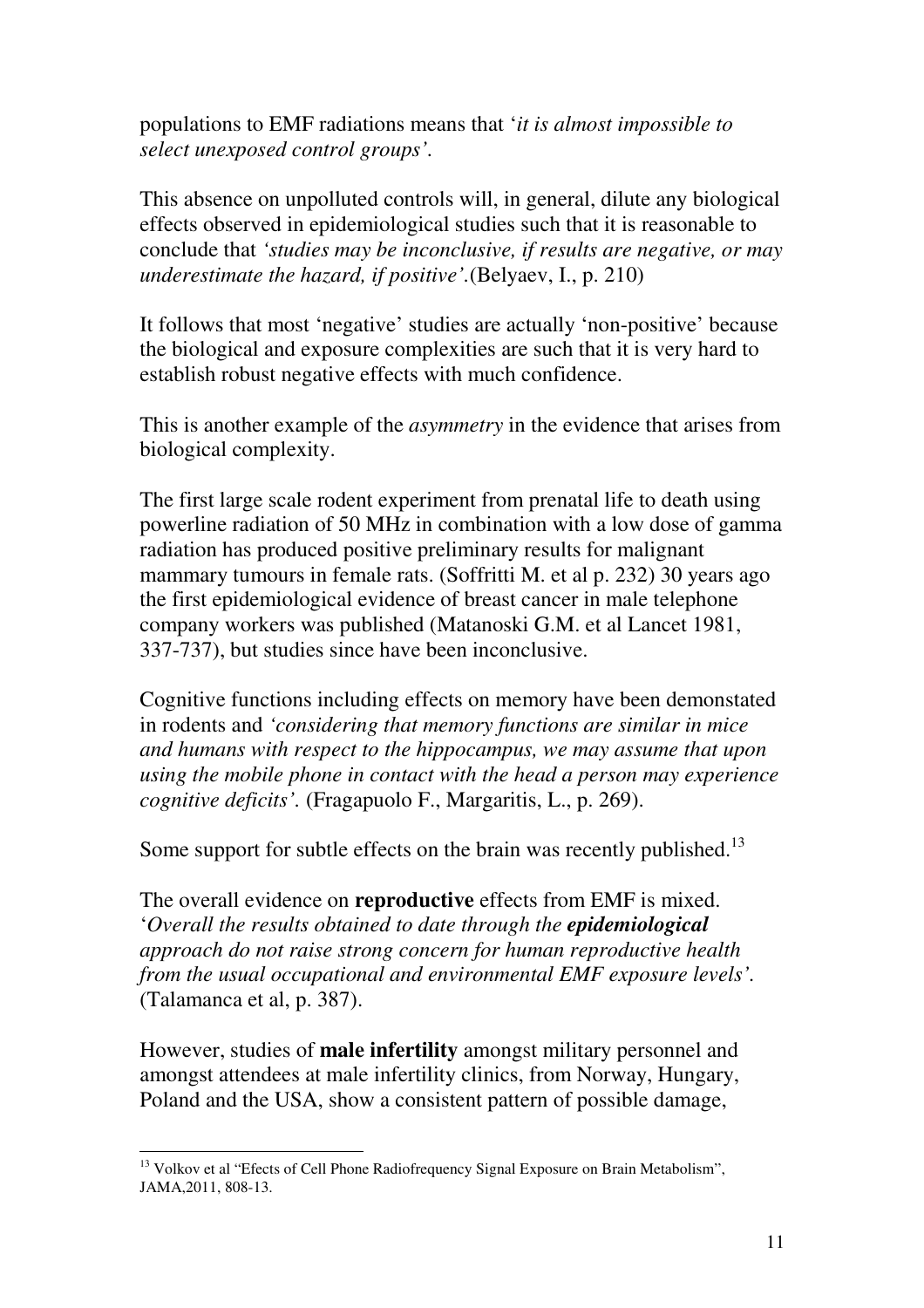which, when combined with the animal evidence, '*raises serious concern'* and indicates the need for further research. (p. 389).

Studies of **pregnant women** provide evidence that is 'either absent or weak' (p. 394), although one study, which is the only one with measured exposures, showed increased miscarriage rates when there was a total or maximum exposure above 16 mG.

A more pronounced effect was observed when the exposure was in the first 9 weeks of gestation. (p. 394). Based on analogous evidence from other reproductive stressors (e.g. X rays; DES), this is likely to be the most sensitive period for these effects.

**Experimental evidence** on reproductive effects shows *'possible damage to the male reproductive system at doses similar to those encountered in our environments'.* (p. 399).

Animal studies on females also show possible damage, such as increases in mortality, reduced litter size, and low birth weight.

Inconsistent results and the absence of an accepted mechanism of action make interpretation of the evidence difficult. Given that current exposures to the public is a 'massive experiment' it is of concern that studies on possible lifetime effects of EMF exposures to the foetus and new born are rare.

### **6. Children: more sensitive to EMF than adults?**

Children are, in general, more sensitive to exposures to the RF from mobile phones than adults, as pointed out by the UK National Radiological Protection Board in 2002 (Stewart report) and again in 2004. As the existing public safety limits are based on an adult male head this is a cause for concern, especially as about half of the RF radiation from the phone is absorbed by the head (p. 303).

Children's skulls are thinner, and their brains are less dense and more fluid than adult brains. Children's brains also have higher electrical permittivity and conductivity which means that they can absorb 50-100% more RF energy than the adult head (Table 2, p 310/1, Han, Y.Y., Gandhi, O.P., DeSalles, A., Herberman R.B., Davies, D.L., p. 301-318).

Recent studies by Wiart (2008) for French Telecom, and Kuster (2009), shows that *'a given signal is absorbed about twice as deeply into the*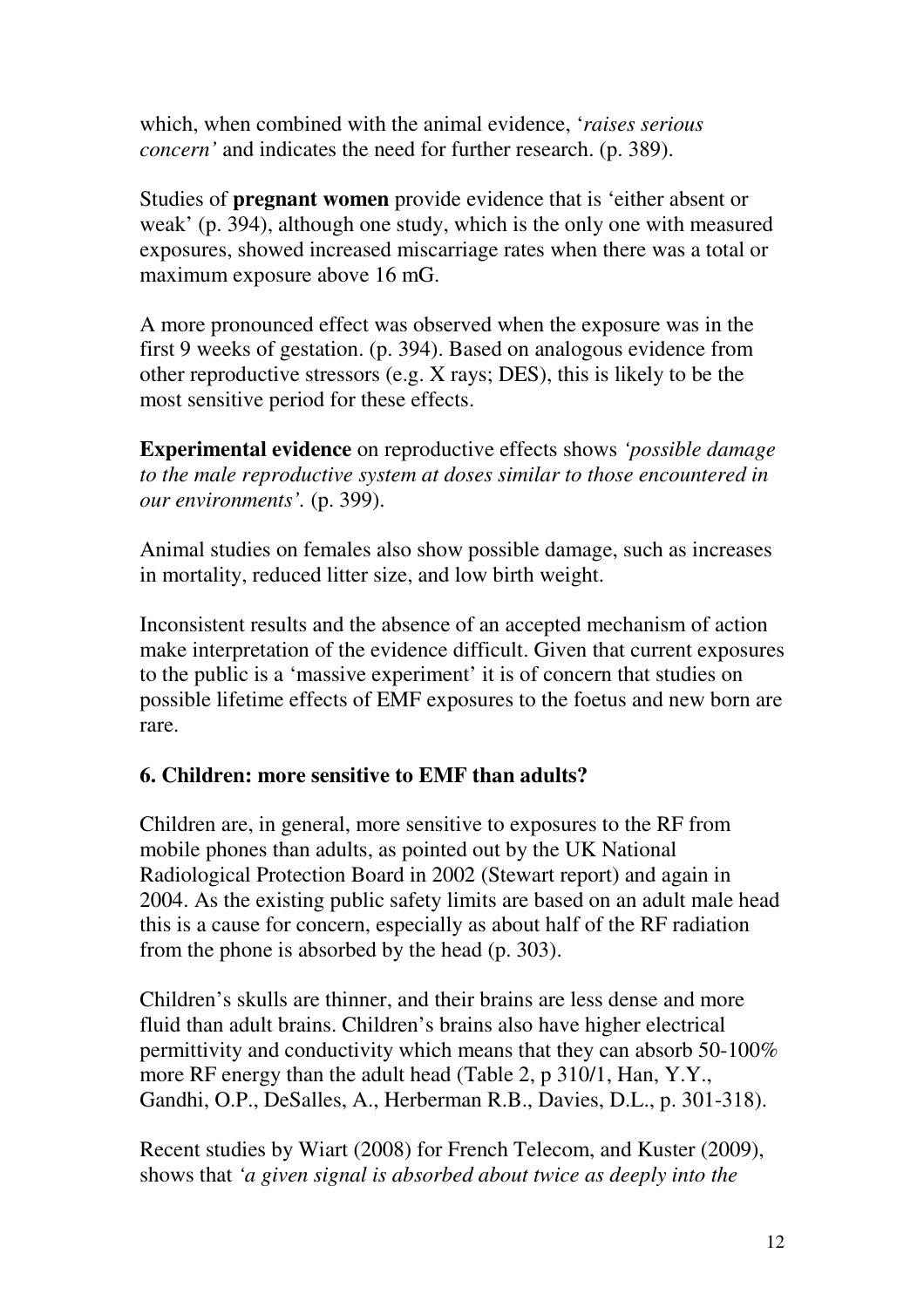*bone marrow of the head and cortex of a child in contrast with that of an adult, even though systemic absorption may not differ substantially*'. (p. 312)

The recent change in the recommendation from IEEE to average EMF exposures over 10 grams of the head ,compared to 1 gram before, when estimating SAR (Specific Absorption Rate) values, leads to a less stringent protection for both adults and children. (p. 312). Other changes in the test guidelines for head absorption allow RF exposures that are 8-16 times higher than previous guidelines. (p. 312 and table 2, p. 313)

In addition to absorbing proportionately more radiation than adults for the same exposure, the brains of children are more sensitive to that radiation because their brains are still in developmental stages compared to adults e.g. less neural integration and myelination until about the twenty years old. (p. 312)

# **7. Cancer Epidemiology**

For **ELF** (e.g. from power lines) the International Agency for Research on Cancer concluded in 2002 that this exposure was a 2b (possible) carcinogen, based on sufficient epidemiology from more than 30 positive epidemiological studies since the first 'early warning' observation in 1979. However, there was inadequate animal evidence and unclear mechanisms of action. IARC will review the evidence on ELF and on RF for the first time in May 2011.

The ELF story has parallels with that concerning the ionising X-rays which were routinely given to pregnant women before the early warning of Alice Stewart in the 1950s. She had observed a two fold excess of childhood leukaemia in women given X rays during pregnancy. Her findings were eventually accepted some 20 years later, despite the continuing absence of knowledge about mechanisms of action: and such routine X ray exposures were then stopped. $14$ 

The evidence from studies of **workers** exposed to high (i.e. usually 'from 20/10 W/m2, with peaks of 10-30 W/m2, for 1-2 hours per shift, compared to the public 24 hour exposure to usually an average of below

 $\overline{a}$  $14$  See chapter on X rays in 'Late Lessons from Early Warnings', EEA, 2001.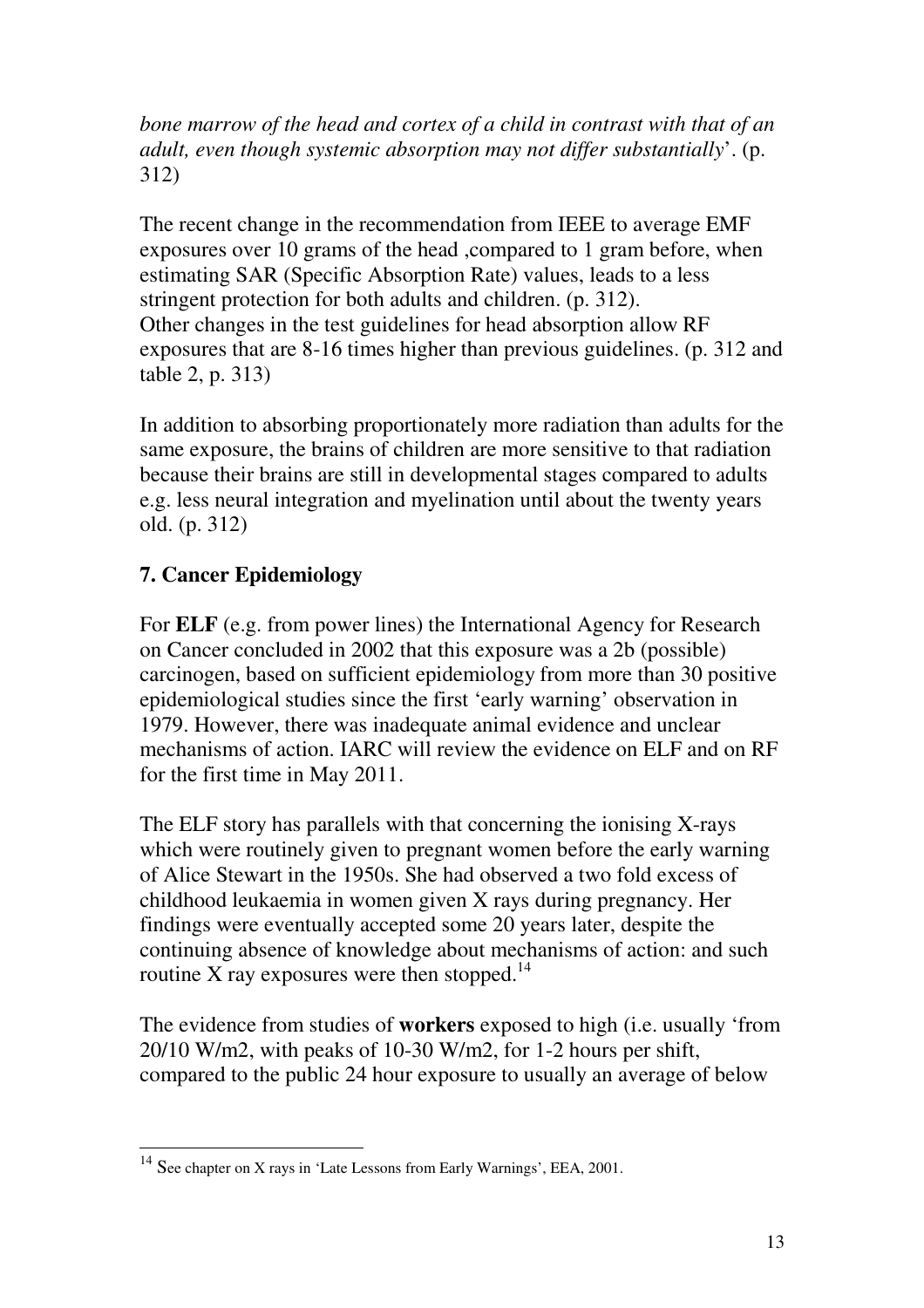0.1 W/m2' (p. 359). **RF** microwave radiation (e.g. to radar workers, metrologists, mobile phone technicians, and plane flight workers etc) is inconsistent.

However, it provides *'a coherent pattern of data'* on various cancers, particularly those of the blood (hematopopoietic) system (p. 361).

(Exposures of other workers to EMF can be considerable in modern offices and *'it is strongly recommended that periodic EMF exposure measurements should be done'* particularly to identify hot spots of high exposures from photocopiers etc. (p. 379)

For **the public exposure to RF from mobile phones**, the evidence on head cancers is now consistent for those exposed for longer than 10 years.

Both the Hardell studies and the Interphone studies indicate potential head tumour risks of between 1.5 -2.0 times the normal rates for head tumours (but up to 5 times for the younger groups in the Hardell study), particularly for gliomas and acoustic neuromas which are generally on the same side of the head used when phoning. (Hardell, p. 363).

Tumours in the region of the temporal lode are most common. This is the part of the brain that, in general, receives most radiation from the phone. A recent review of 110 phone models showed that exposure to radiations is generally higher in the temporal lobe, which is a part of the brain that is near to the ear<sup>15</sup>.

Since publication of the Ramazzini monograph the lead author for the Interphone study, Cardis E., and another Interphone author, have published a review of both the Hardell and Interphone results.

They have concluded that *'The overall balance of the above-mentioned arguments (about biases and effects) however, suggests the existence of a possible association'.* These results *'are of concern'* as even a small risk at the individual level will represent a considerable public health issue. The adoption of such simple and low cost exposure reduction methods such as texting, hand free kits and/or the loudspeaker mode *'could substantially reduce exposure'... the adoption of such precautions, particularly among young people, is advisable'.<sup>16</sup>* 

 $\overline{a}$ 

<sup>15</sup> Cardis E, Deltour I, Mann S, Phys. Med Biol.53, 2771-83, 2008

<sup>&</sup>lt;sup>16</sup> Cardis E., Sadetzki S, 'Indications of possible brain tumour risk in mobile phone studies: should we be concerned?', Occupational and Environmental Medicine, March 2011, vol. 68, n 3.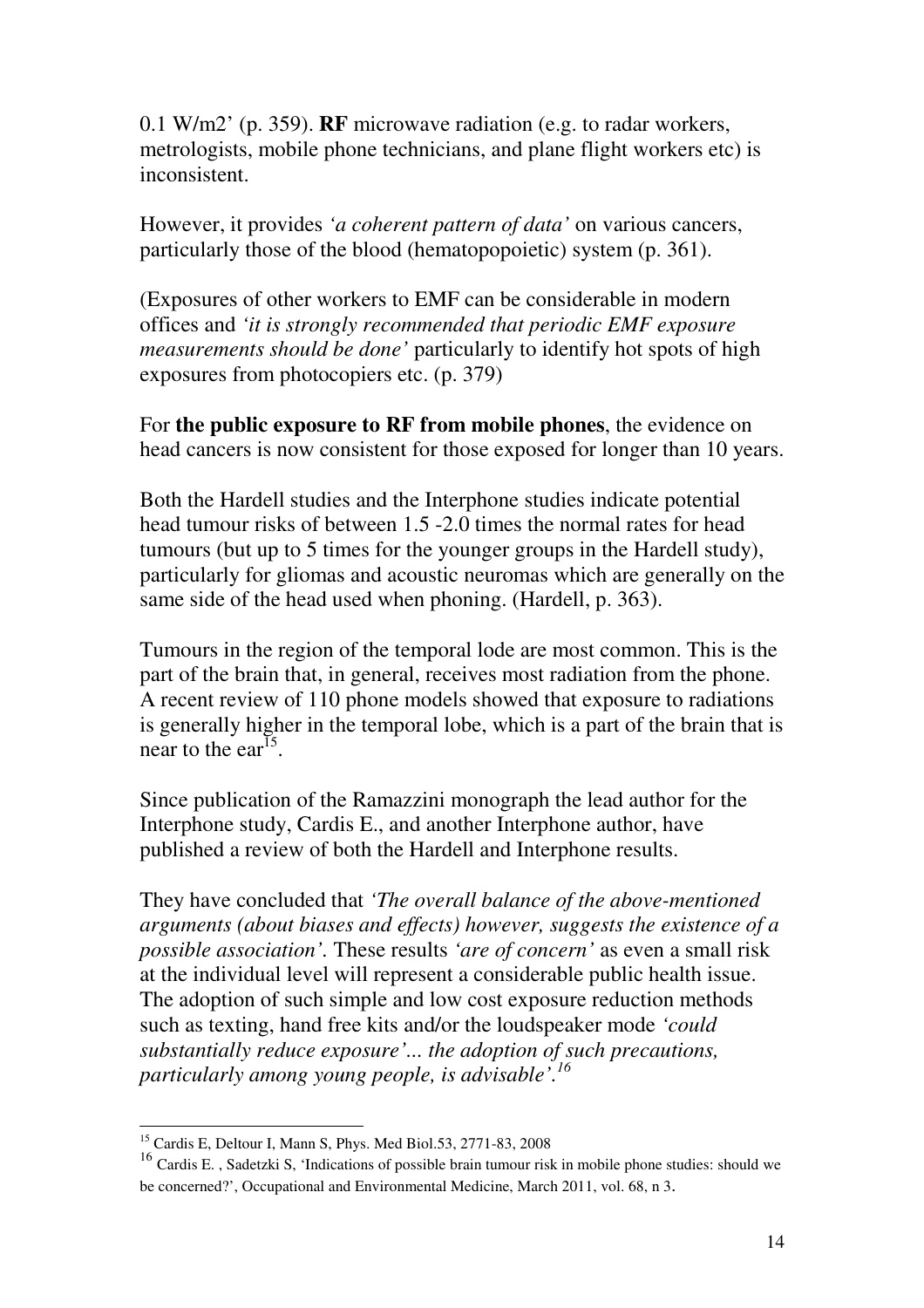### **8. Implications of biology for current safety guidelines and test methods**

Current guidelines on EMF safety from IEEE and ICNIRP (endorsed by the EU) are only based on short term EMF exposures that are high enough to cause thermal effects. These are inadequate to provide protection to the public against long term effects from lower levels of exposure. Neither do they account for the pulse-like exposures modulated at low frequencies that are common from the modern 2G and 3G appliances. (p. 314)

Blackman of the US EPA has observed elsewhere that:

*'These (current) standards rely primarily on biological responses to intensities within an arbitrarily defined engineering based frequency bands, not biologically based response bands, and are solely based ion energy deposition determinations. Current standards have ignored modulation as a factor in human health impacts and thus are inadequate in the protection of the public in terms of chronic exposure to some forms of ELF modulated RF signals…particularly new technologies that are pulse modulated and heavily used in cellular telephony'.<sup>17</sup>* 

The biological evidence concerning the non thermal effects of EMF (indications of head cancer, permeability of the brain/blood barrier (p. 319, 333); expression of shock proteins; genotoxic damage, neurological, and possibly reproductive effects), though still limited and controversial, is sufficient, on a precautionary basis, to justify biologically based and lower safety limits for the public.

Such evidence also justifies more realistic test methods for RF absorption from RF.

Recommendations for such lower limits have been proposed by the BioIntiative group; the Selatun Scientific Panel<sup>18</sup> and others. These have been adopted in some cities and regions of Europe.

Whilst the state of the science does not predict obvious choices of particular lower limits it does allow the choice of pragmatically based and more biologically relevant limits which would provide better protection of health.

 $\overline{a}$ 

 $17$  Blackman C., Cell phone Radiation: evidence from ELF and RF studies supporting more inclusive risk identification and assessment', Pathophysiology, 2009.

<sup>&</sup>lt;sup>18</sup> Reviews on Environmental Health V  $2\overline{5}$  n 4, 2010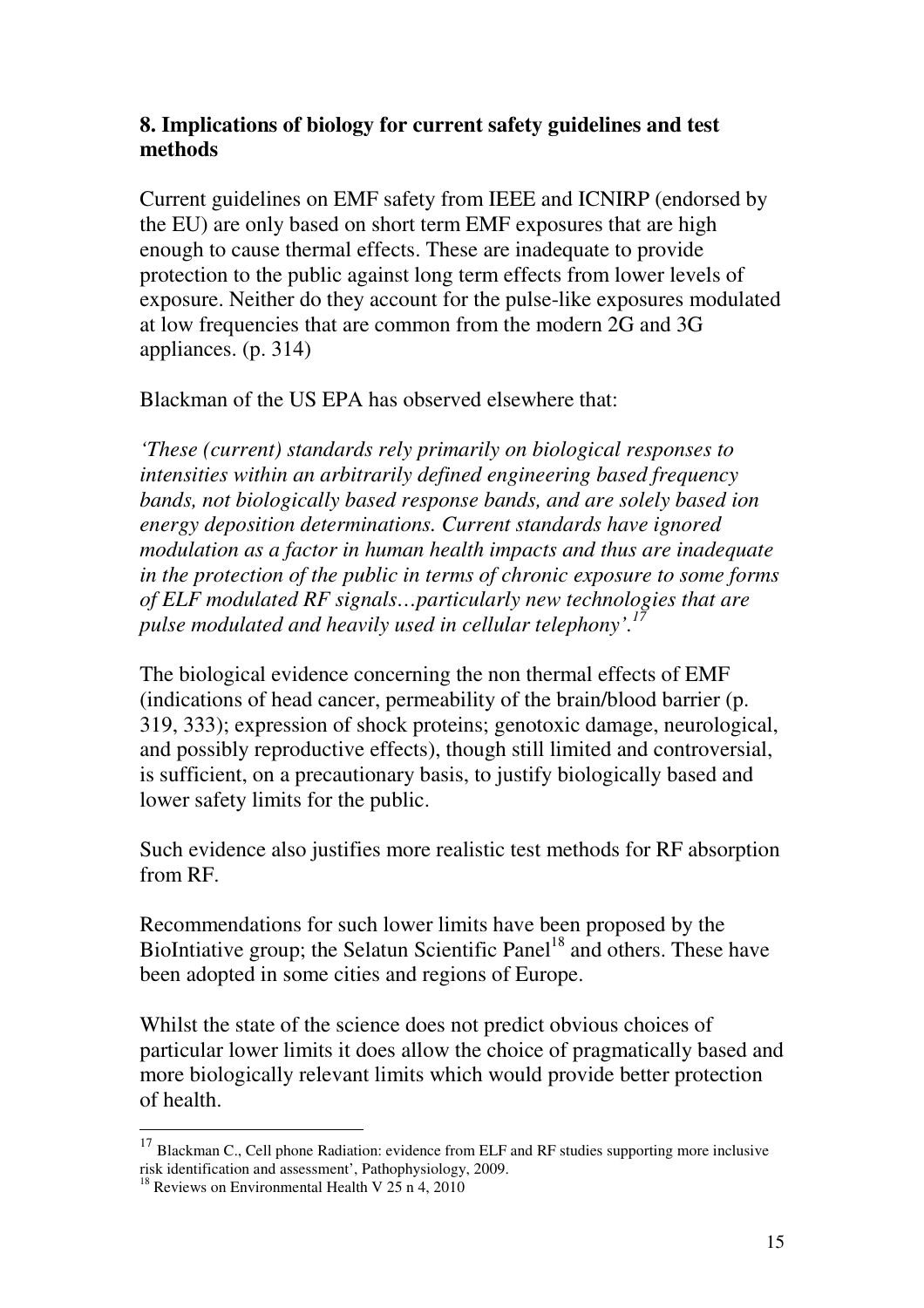David Gee, Feb 24<sup>th</sup> 2011.